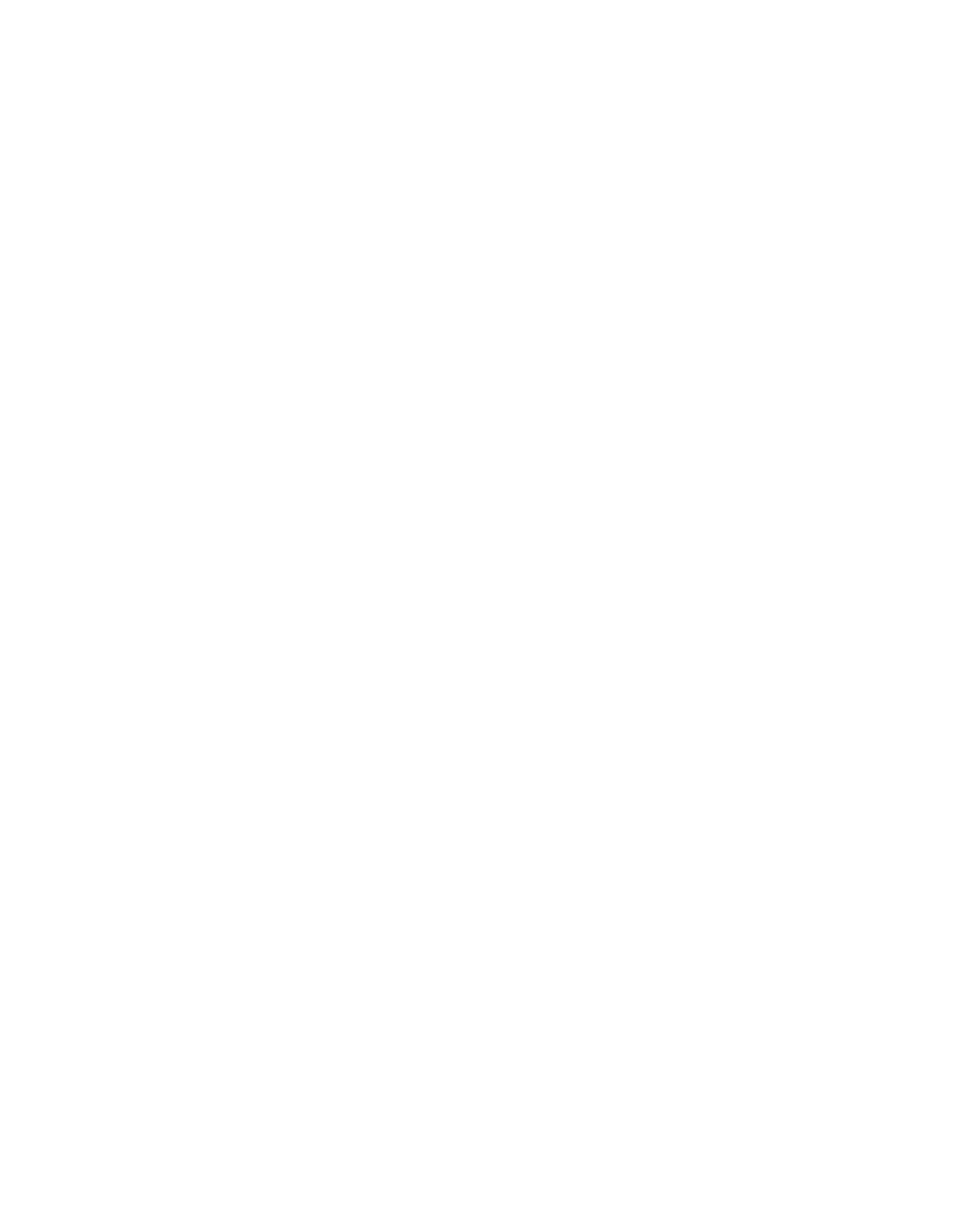## **SECTION 01380 PRE-CONSTRUCTION AUDIO VIDEO RECORDING PIPELINES AND ROADWAYS**

### <span id="page-2-0"></span>**PART 1 - GENERAL**

#### <span id="page-2-1"></span>1.01 SCOPE OF WORK

- A. Furnish all labor, materials and equipment to furnish color audio video recording of the project site as specified herein.
- B. Utilizing a compatible format (ie: MP4), upload into CIPO a continuous color audio video recording along the entire route of the proposed pipeline. The recording shall be taken prior to any construction activity.
- C. The District reserves the right to reject the audio video recording because of poor quality, unintelligible audio, or uncontrolled pan or zoom. Any audio video recording rejected by the District shall be redone at no cost to the District. Under no circumstances shall construction begin until the District has received and accepted the audio video(s).
- D. The recording shall be performed by a qualified, established audio video recording firm knowledgeable in construction practices which has a minimum of one year of experience in the implementation of established inspection procedures.
- E. The audio video recording firm shall submit three letters of recommendation from municipalities, and/or engineering firms indicating previous experience and ability to perform the work described in this contract. Data substantiating qualifications must be submitted and accepted prior to performing the survey.

#### <span id="page-2-2"></span>**PART 2 - PRODUCTS**

(NONE THIS SECTION)

#### <span id="page-2-3"></span>**PART 3 - EXECUTION**

- <span id="page-2-4"></span>3.01 COLOR AUDIO VIDEO SURVEY
	- A. Upload into CIPO a continuous color audio-video recording along the entire route of the proposed pipeline.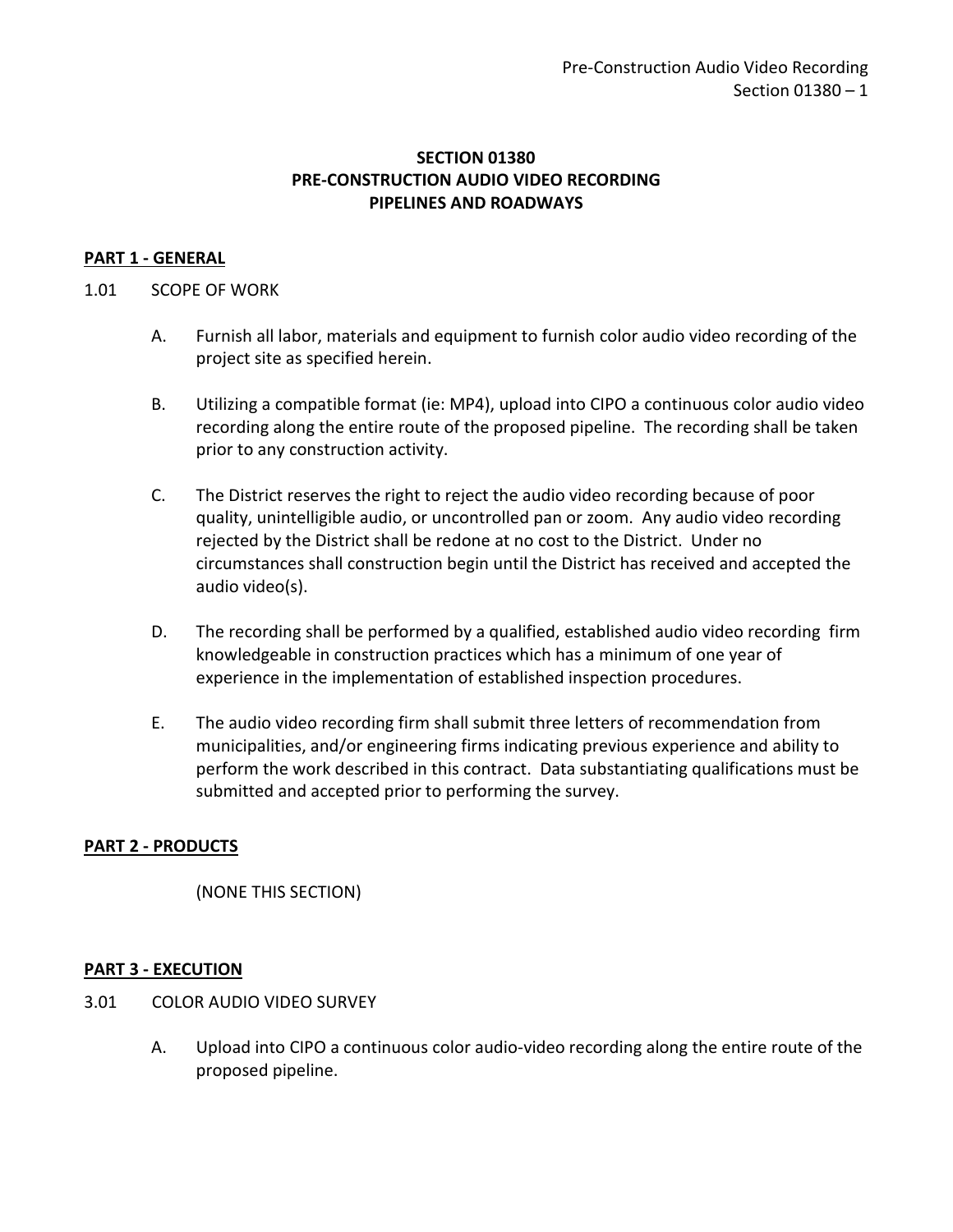# Pre-Construction Audio Video Recording Section 01380 – 2

- B. Complete coverage shall include all surface features located within the public right-ofway, easement areas, and adjacent private properties covering the extent of the R/W to be utilized by the Contractor of each side of the pipeline centerline and will be supported by appropriate audio description made simultaneously with video coverage. Such coverage shall include, but not be limited to, all existing driveways, sidewalks, curbs, ditches, roadways including viaducts, landscaping, trees, culverts, headwalls, and retaining walls, and buildings located within the R/W strip. Video coverage shall extend to the maximum height of all structures within this zone.
- C. All recording shall be done during times of good visibility. No recording shall be done during periods of visible precipitation, or when more than ten percent of the ground area is covered with standing water, unless otherwise authorized by Owner.

### <span id="page-3-0"></span>3.02 AUDIO AND VIDEO

- A. Contractor shall upload continuous color, audio-video(s) of professional quality.
- B. Each audio-video shall begin with the Owner's name, Contract name and number, Contractor's name, date and location information such as street name, direction of travel, viewing side, etc.
- C. Information appearing on the audio-video must be continuous and run simultaneously by computer generated transparent digital information. No editing or overlaying of information at a later date will be acceptable.
- D. Digital information will be as follows:
	- 1. Upper left corner
		- a) Name of Contractor
		- b) Day, date and time
		- c) Name of Project
	- 2. Lower left corner
		- a) Route of travel
		- b) Viewing side
		- c) Direction of travel
		- d) Stationing
- E. Time must be accurate and continuously generated.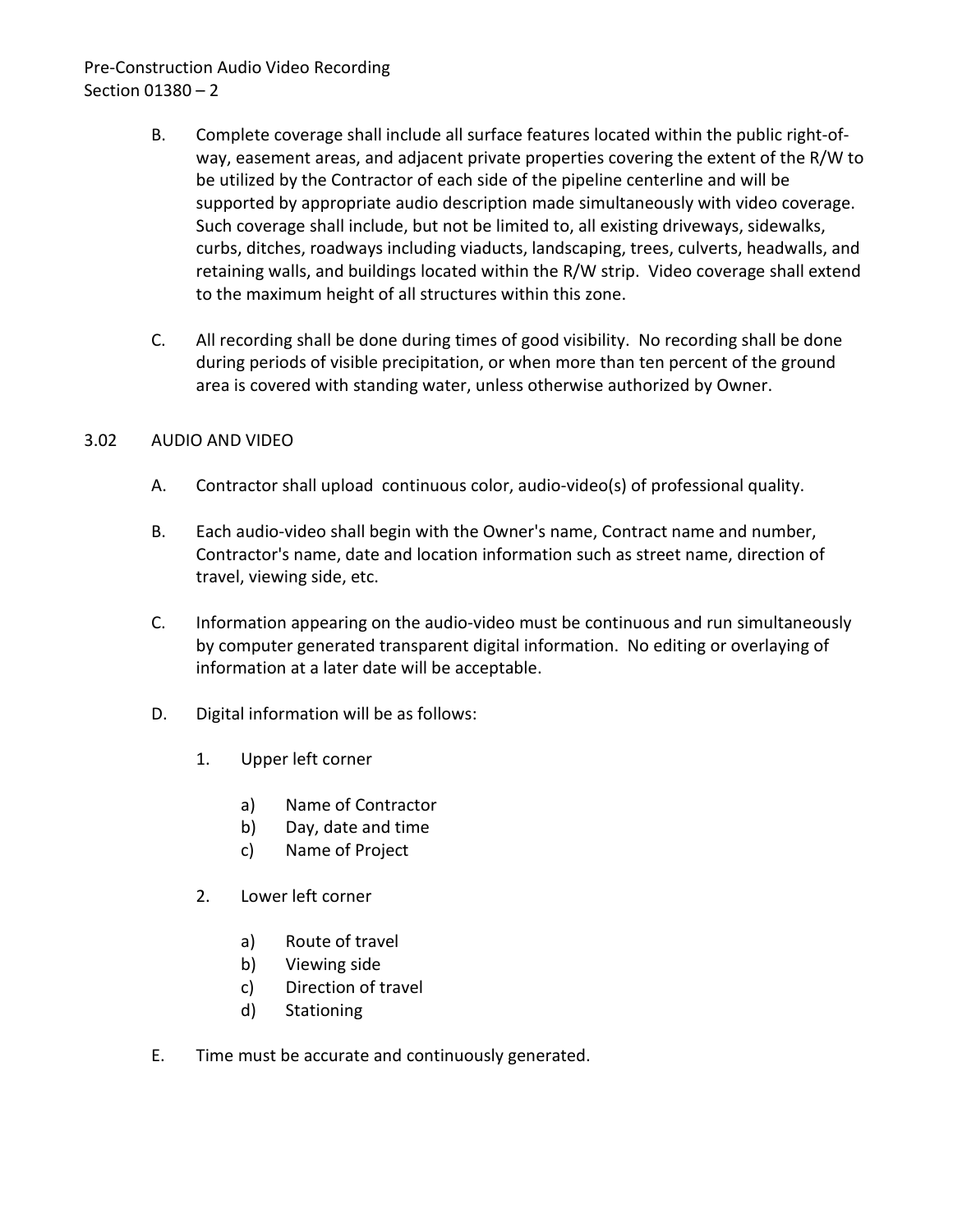- F. Engineering station numbers must be continuous, be accurate and correspond to project stationing. The symbols should be the standard engineering symbols (i.e.  $16+64$ ).
- G. Written documentation must coincide with the information on the audio-video so as to make easy retrieval of locations sought for at a later date.
- H. The video system shall have the capability to transfer individual frames of video electronically into hard copy prints.
- I. Audio shall be recorded at the same time as the video recording and shall have the same information as on the viewing screen. Special commentary will be given for unusual conditions of buildings, sidewalks and curbing, foundations, trees and shrubbery, etc.
- J. All audio-video shall bare labels with the following information:
	- 1. Recording Number
	- 2. Owner's Name
	- 3. Date of Recording
	- 4. Project Name and Number
	- 5. Location and Standing Limit of audio-video
- K. Prior to commencement of audio video recording, the contractor shall notify the Engineer in writing when and where the audio video recording will begin. The Engineer may provide a designated representative to accompany and oversee coverage of all recording operations. Audio video recording completed without an Engineering representative present will be unacceptable unless specifically authorized by the Engineer.

## **END OF SECTION 01380**